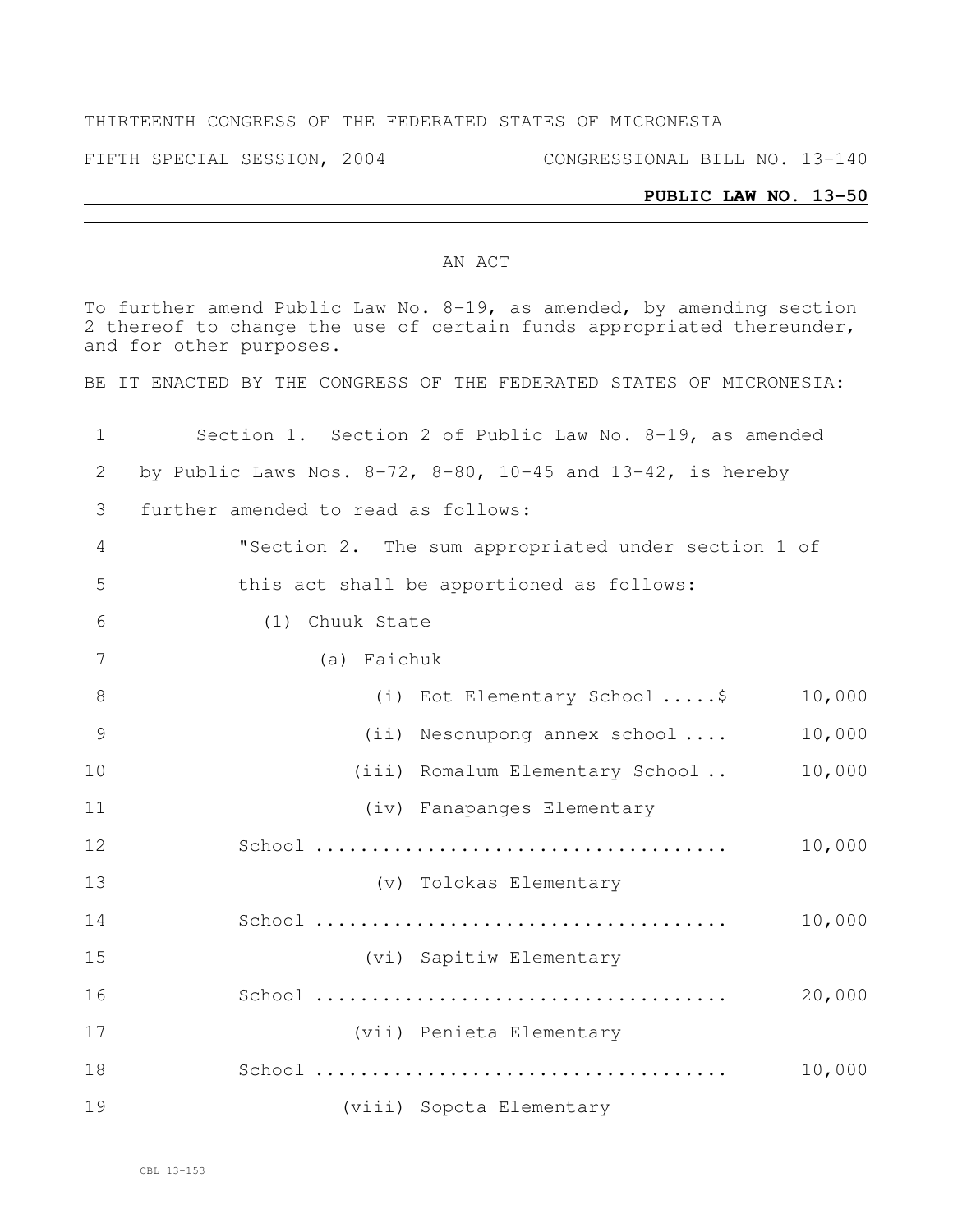| $\mathbf 1$  |                               | 10,000 |
|--------------|-------------------------------|--------|
| $\mathbf{2}$ | (ix) Epin Elementary          |        |
| 3            |                               | 10,000 |
| 4            | (x) Chukuram Elementary       |        |
| 5            |                               | 10,000 |
| 6            | (xi) Sapou Elementary         |        |
| 7            |                               | 10,000 |
| 8            | (xii) Neirenom Elementary     |        |
| 9            |                               | 10,000 |
| 10           | (xiii) You Elementary         |        |
| 11           |                               | 10,000 |
| 12           | (xiv) Munien Elementary       |        |
| 13           |                               | 10,000 |
| 14           | (xv) Faro Elementary          |        |
| 15           |                               | 10,000 |
| 16           | (xvi) Wichukuno Elementary    |        |
| 17           |                               | 10,000 |
| 18           | (xvii) Amuachang Elementary   |        |
| 19           |                               | 10,000 |
| 20           | (xviii) Foup Neman Elementary |        |
| 21           |                               | 10,000 |
| 22           | (xix) Fasoon Elementary       |        |
| 23           |                               | 10,000 |
| 24           | (xx) St. Julia School         | 20,000 |
| 25           | (xxi) Faichuk Jr. High        |        |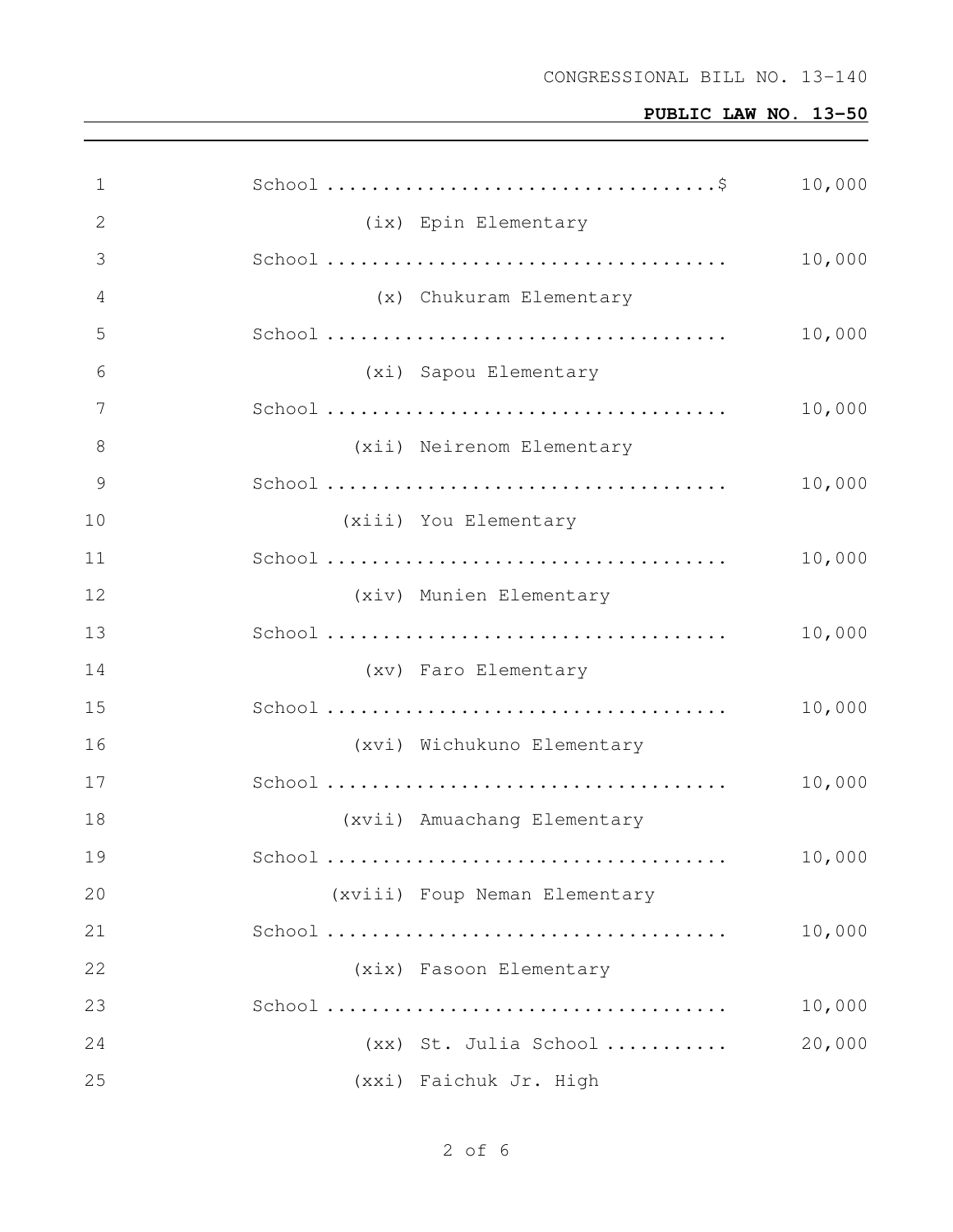| $\mathbf 1$     | $\texttt{School}\dots\dots\dots\dots\dots\dots\dots\dots\dots\dots\dots\dots\dots\dots$ | 30,000  |
|-----------------|-----------------------------------------------------------------------------------------|---------|
| $\mathbf{2}$    | (xxii) School shipping costs                                                            | 20,000  |
| 3               | (b) Southern Namoneas                                                                   |         |
| 4               | $(i)$ Tonoas                                                                            | 57,000  |
| 5               | $(i)$ Uman                                                                              | 57,000  |
| 6               | $(iii)$ Fefan                                                                           | 57,000  |
| $7\phantom{.0}$ |                                                                                         | 10,000  |
| $8\,$           | $(v)$ Parem                                                                             | 10,000  |
| $\mathcal{G}$   | (vi) Southern Namoneas student                                                          |         |
| 10              | vehicle for students residing in Honolulu  19,000                                       |         |
| 11              | $(c)$ Mortlocks                                                                         | 200,000 |
| 12              | (d) Northern Namoneas                                                                   |         |
| 13              | (i) Nepukos School annex                                                                |         |
| 14              | matching fund                                                                           | 25,000  |
| 15              | (ii) School water catchments                                                            | 40,000  |
| 16              | (iii) Other school needs $\ldots \ldots$                                                | 10,000  |
| 17              | (e) Northwest islands                                                                   |         |
| 18              | (i) Pattiw Jr. High School $40,000$                                                     |         |
| 19              | (ii) Elementary school(s)                                                               |         |
| 20              | water catchments                                                                        | 25,000  |
| 21              | (iii) Other elementary school                                                           |         |
| 22              |                                                                                         | 10,000  |
| 23              | Saramen Chuuk Academic<br>(f)                                                           | 60,000  |
| 24              | (g) Moen Jr. High School                                                                | 50,000  |
| 25              | (h) Berea Christian School \$                                                           | 20,000  |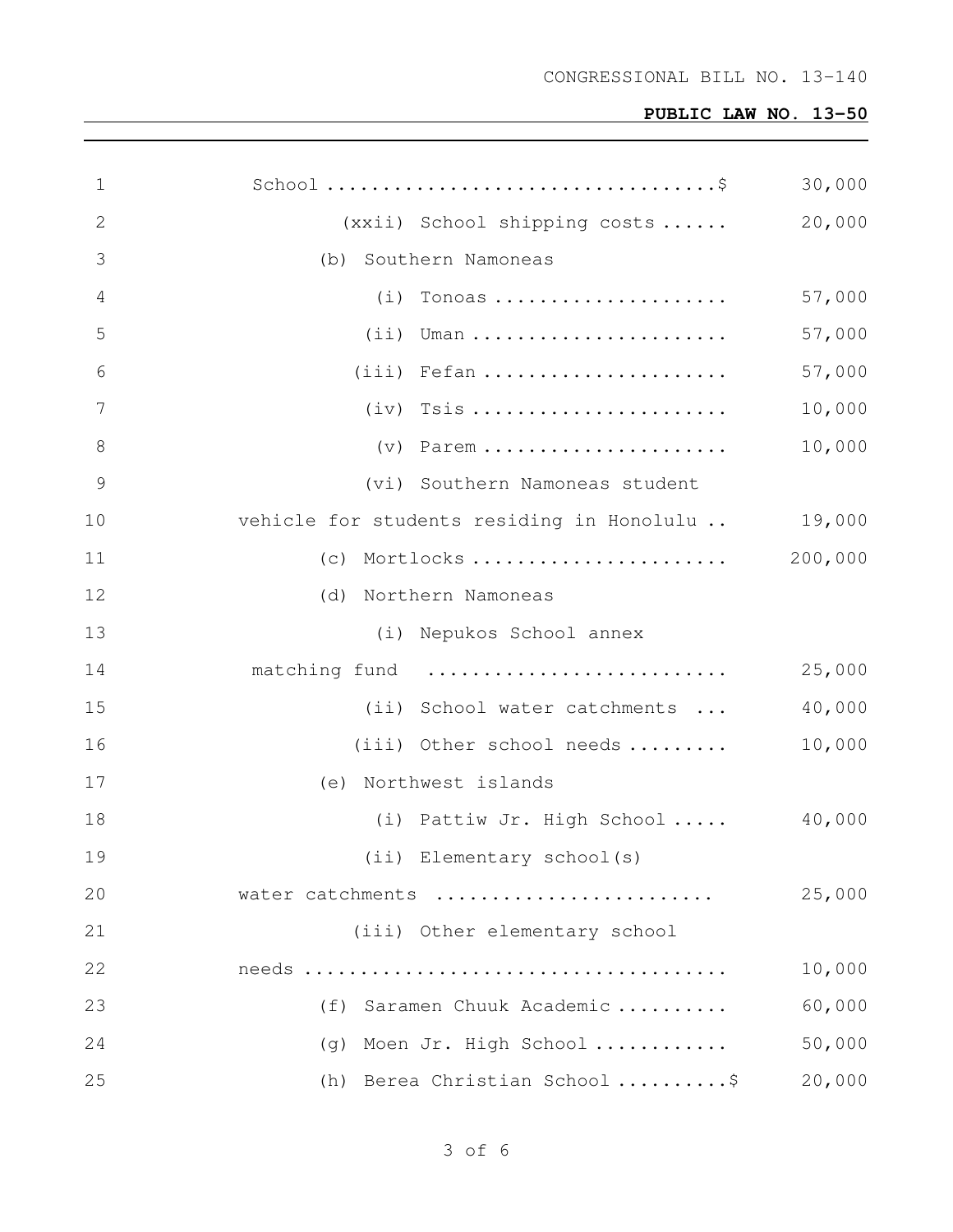| $\mathbf 1$    | (i) Mizpah High School                       | 20,000  |
|----------------|----------------------------------------------|---------|
| 2              | (j) Xavier High School                       | 20,000  |
| 3              | (2) Pohnpei State                            |         |
| 4              | (a) PICS High School                         |         |
| 5              | (i) Music and Drama Club                     | 5,000   |
| 6              | (ii) Other PICS High School                  |         |
| 7              |                                              | 195,000 |
| 8              | (b) Madolenihmw and Kitti (in                |         |
| $\overline{9}$ | equal shares)                                | 177,331 |
| 10             | (c) Election Dist. No. 2                     |         |
| 11             | Educational needs/tuition                    | 22,669  |
| 12             | $(d)$ Sokehs                                 | 200,000 |
| 13             | (e) Nett, U, Mwoakilloa and                  |         |
| 14             |                                              | 200,000 |
| 15             | (3) Yap State                                | 500,000 |
| 16             | (4) Kosrae State                             |         |
| 17             | (a) Kosrae High School                       |         |
| 18             | (i) Language Arts Section:                   |         |
| 19             | textbooks, instructional materials, supplies |         |
| 20             | and equipment                                | 25,000  |
| 21             | (ii) Science and Math Sections:              |         |
| 22             | textbooks, instructional materials, supplies |         |
| 23             | and equipment                                | 25,000  |
| 24             | (iii) Social Studies Section:                |         |
| 25             | textbooks, instructional materials, supplies |         |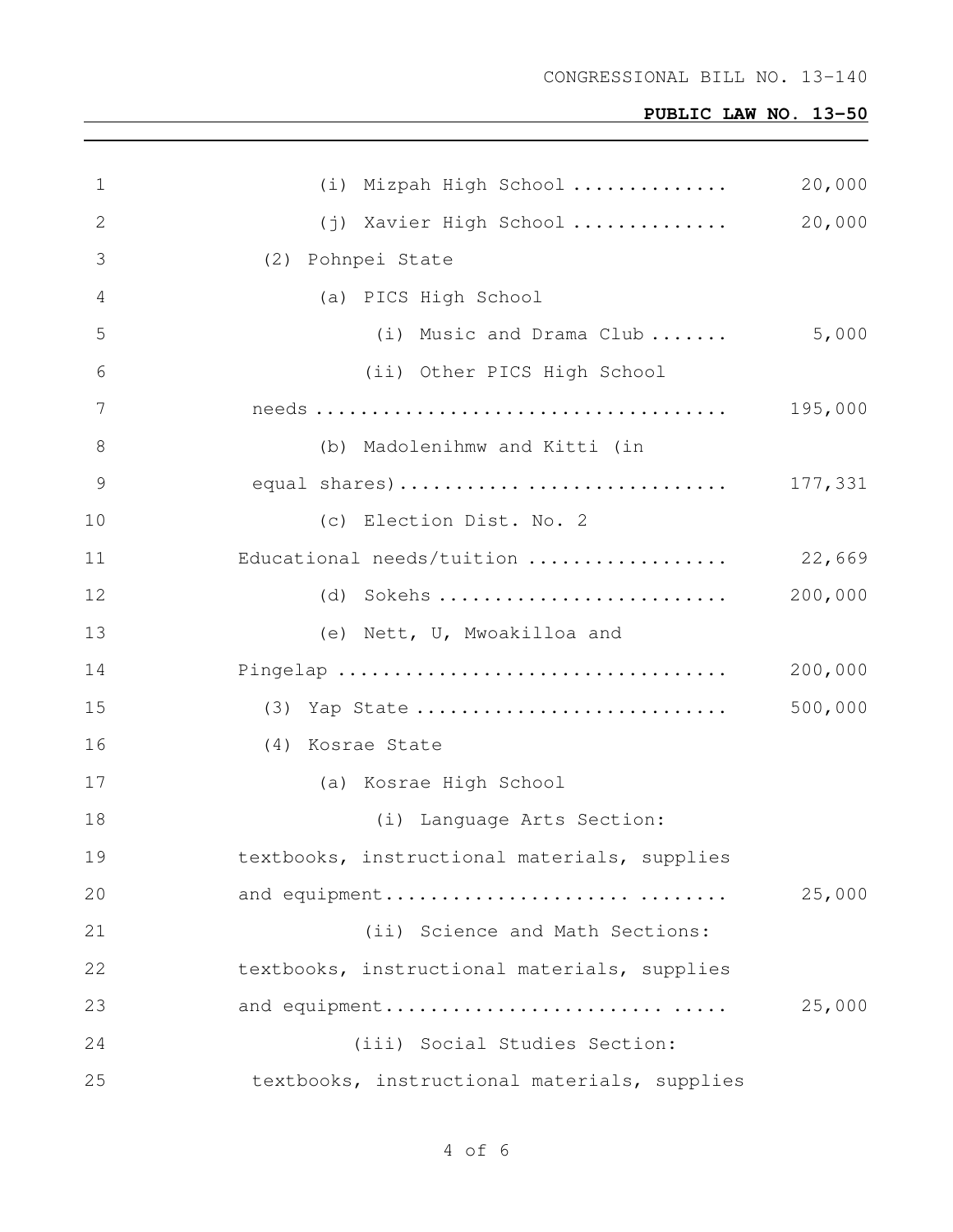| 1  | and equipment\$                                 | 25,000 |
|----|-------------------------------------------------|--------|
| 2  | (iv) Library: books, library                    |        |
| 3  | equipment, subscriptions and reference          |        |
| 4  | materials                                       | 20,000 |
| 5  | (v) Construction/renovation of                  |        |
| 6  | restrooms and/or installation of water          |        |
| 7  | catchments                                      | 15,000 |
| 8  | (b) Lelu and Sansrik Elementary                 |        |
| 9  | Schools: textbooks, instructional materials,    |        |
| 10 | supplies and equipment, construction/renovation |        |
| 11 | of restrooms and/or construction of water       |        |
| 12 | catchments                                      | 50,000 |
| 13 | (c) Tafunsak and Walung Elementary              |        |
| 14 | Schools: textbooks, instructional materials,    |        |
| 15 | supplies and equipment, construction/renovation |        |
| 16 | of restrooms and/or construction of water       |        |
| 17 | catchments                                      | 50,000 |
| 18 | (d) Malem Elementary School:                    |        |
| 19 | textbooks, instructional materials, supplies    |        |
| 20 | and equipment, construction/renovation of       |        |
| 21 | restrooms and/or construction of water          |        |
| 22 | catchments                                      | 40,000 |
| 23 | (e) Utwe Elementary School:                     |        |
| 24 | textbooks, instructional materials, supplies    |        |
| 25 | and equipment, construction/renovation of       |        |

of 6